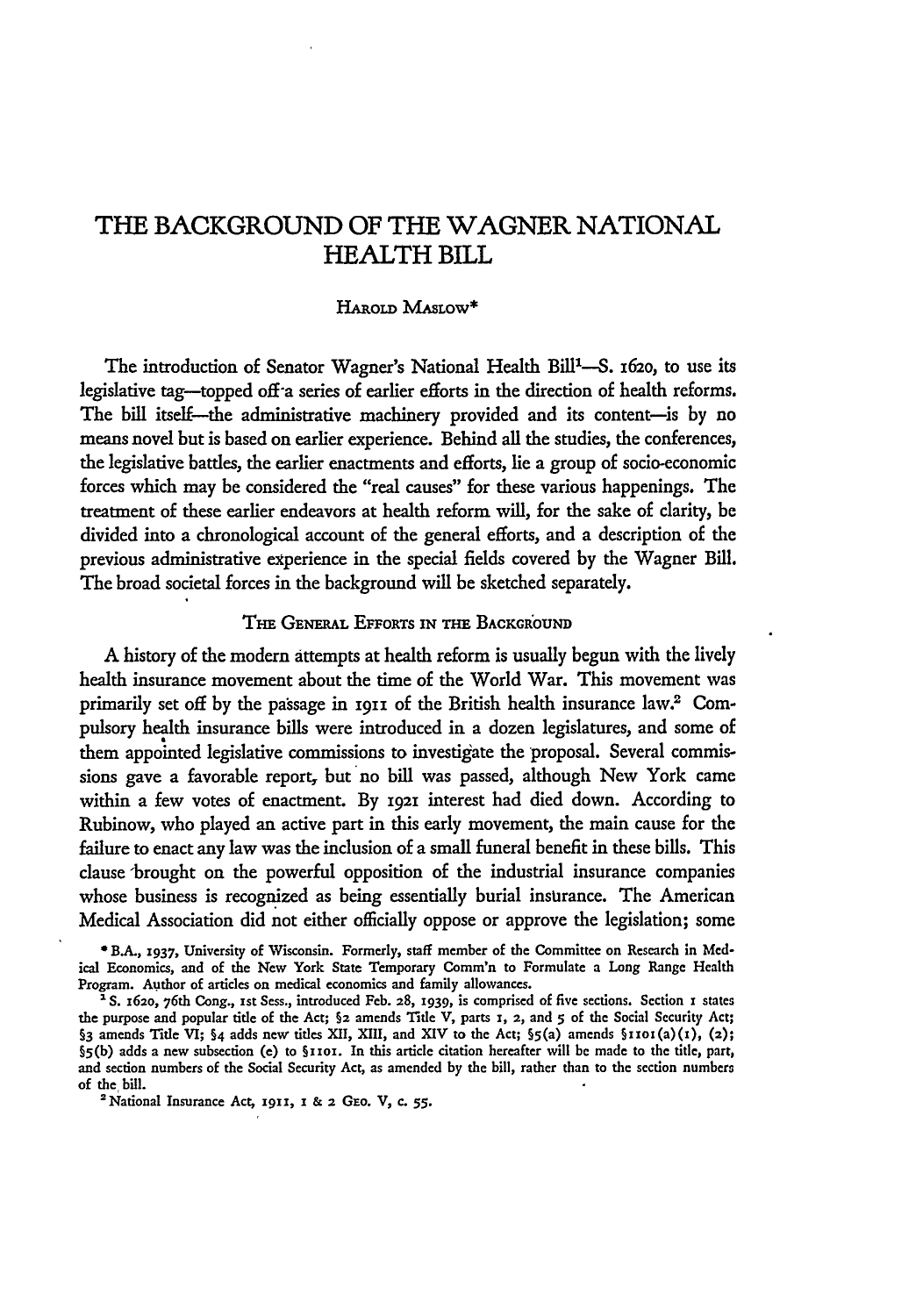of the component state and county medical societies vigorously opposed, but some approved the proposal. While the American Federation of Labor conventions also took no stand, the weight of President Samuel Gompers and the Executive Council was definitely placed against the measure. Some state federations of labor followed Gompers's strong anti-state philosophy and disapproved. Others, such as the New York federation, energetically pressed for the legislation. The American Hospital Association and the National Organization for Public Health Nursing endorsed compulsory health insurance at this time.<sup>3</sup>

Interest was also shown in federal grants for public health work in the states during this period. The Chamberlain-Kahn Act,<sup>4</sup> passed in 1918, set up a system of federal grants for state venereal disease programs. Senator France, a Republican and a physician, introduced in **i9i9** a bill which provided for federal public health grantsin-aid of \$15,ooooo, and federal grants for hospital construction of \$48,000,000.5 That same year, Representative Mann introduced a bill providing federal grants of \$i,ooo,ooo a year for rural public health work.'

The public psychology in the halcyon 'twenties was not favorable for a consideration of social problems and little was heard of health reforms. The American Medical Association in **1921** formally denounced compulsory health insurance. Congress permitted the federal program of venereal disease grants to lapse, but in **i92i,** after several years of strong public agitation, it enacted the Sheppard-Towner<sup>7</sup> Bill for federal grants to state infant and maternal hygiene plans. The decade was marked **by** a development of interest on the part of the private foundations: the Commonwealth Fund and the Milbank Memorial Fund demonstrations showed, by actual practice, the life-saving possibilities of our modern public health science. It is of some interest to quote from a **1921** editorial by Dr. Glenn Frank, now chairman of an official committee on whose report the Republican Party will presumably base its i94o platform:

"A quit-claim deed to immortality is awaiting the surgeon, physician, or statesman who can think of health in terms of a nation instead of a patient, and who can effect the beginnings of a national-health program that will insure to every man, woman and child in the United States the full and continuous benefits of the best in medical science and service."<sup>8</sup>

Dr. Frank then went on to advocate a system of complete state medicine which is today considered as too radical and impractical.politically by students of the subject.

Several foundations provided the initiative and a \$1,000,000 grant for the Committee on the Costs of Medical Care which launched a five-year, comprehensive, factfinding program after its formation in **1927.** The chairman 'of the CCMC was Dr. Ray Lyman Wilbur, a former **AMA** president and a Hoover cabinet member. The **28** volumes produced **by** the CCMC up to 1932 gave a tremendous fillip to dis.

**<sup>&#</sup>x27;See** RuBINow, **QU=ST FOR SECURITY** (934) **207-217; MILLIS, SICKNESS AND INSURANCE (1937) 118-121.**

<sup>40</sup> **STAT. 886 (1918).** *'* **S. 2507, 66th Cong., Ist Sess. (i919).**

**<sup>&#</sup>x27;H. R. 1051o, 66th Cong.,** Ist **Sess. (igg). 1 42 STAT. 224 (192r).** *' Trailing the Robin Hoods of Medicine* **(1921) 102 (N. S. 8o) CENTURY MAGAZINE 955.**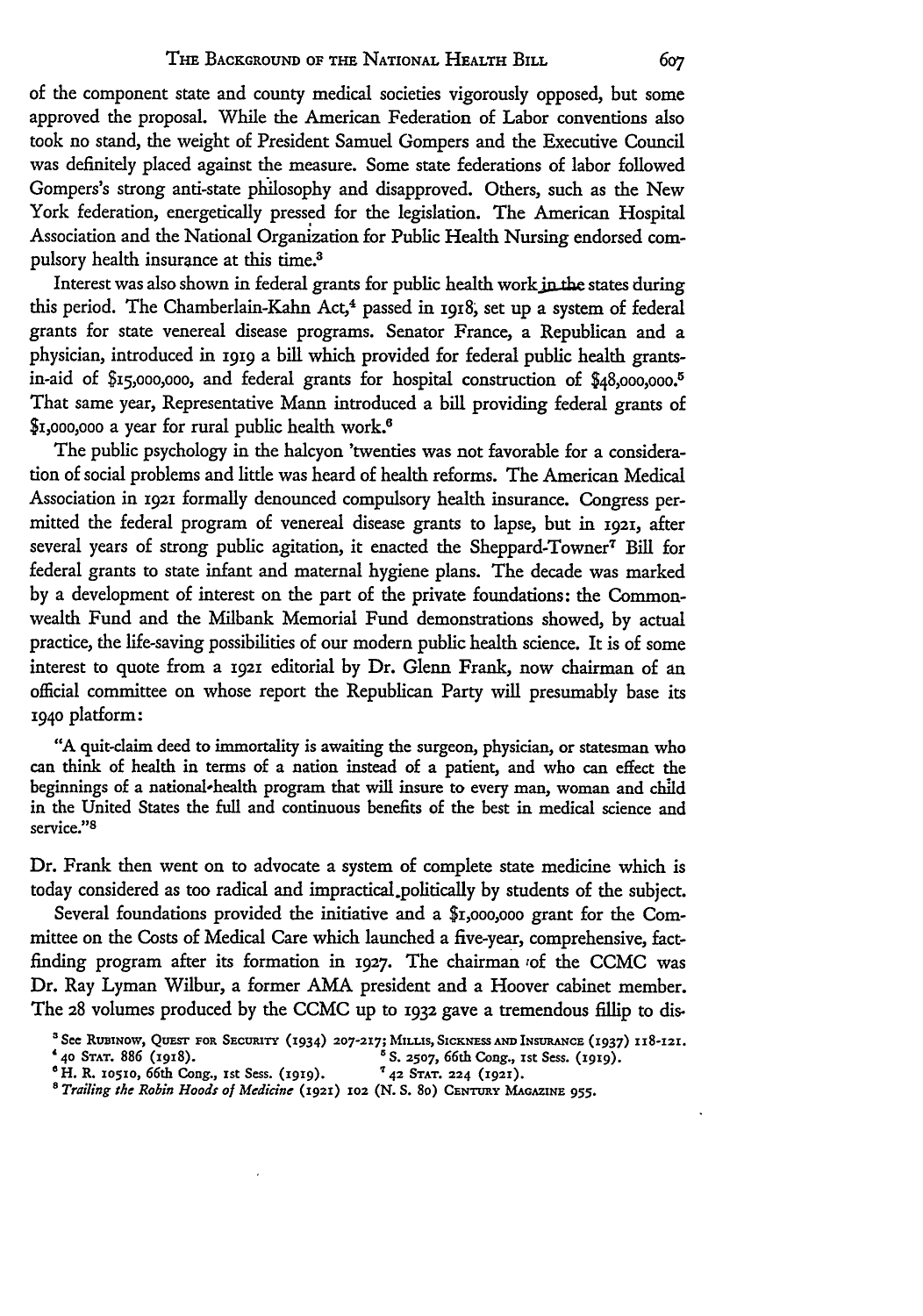# 6o8 LAw **AND** CONTEMPORARY PROBLEMS

cussion of the health problem, especially in professional circles. The majority report of the Committee made the following recommendations:  $(1)$  the expansion of group practice through hospitals or group clinics, **(2)** a marked extension of public health work, **(3)** the development of group payment for medical care through insurance or taxation, and (4) the formation of agencies to co-ordinate the community health resources. It was also suggested that federal grants be made for medical care in the poorer states.9 Aside from its broad intellectual stimulation, the CCMC was an important factor in influencing the American Hospital Association to endotse group hospitalization in 1933 and in inducing a greater medical society interest in the organization of plans for medical care.

President Roosevelt in 1934 appointed the Committee on Economic Security to draft a Social Security Bill. The general understanding was that the Committee would include a health insurance title, but when the bill was presented to Congress no such measure was provided.10 The active opposition of the American Medical Association is usually recognized as the cause for this omission. However, an ambitious program of federal grants for public health work, infant and maternity hygiene, and crippled children care was provided by the Act. At the extensive social security hearings, practically no opposition was voiced to these tides of the bill. The American Medical Association did not appear at the hearings. The 1939 Congress readily provided increased appropriations for these federal grants under the Social Security Act, when the states evinced a desire for further expansion.<sup>11</sup>

As regards medical care, the main development since the CCMC has been in the field of voluntary health insurance, especially group hospitalization. The federal government, through the Farm Security Administration, has worked out a hybrid voluntary-governmental, insurance-relief, medical care program for the FSA clients. In the states, compulsory health insurance bills are once again being introduced in noticeable numbers. The California State Medical Society in 1935, when the local political temper made a compulsory law a definite possibility, formally endorsed such legislation, although this position has since been changed. Wisconsin is another state where health insurance is being actively discussed. The recent passage of a law in British Columbia has had some influence in the states, and bills which slavishly follow that enactment have been introduced in Massachusetts and Washington. The American Association for Social Security Model Bill has also been introduced in several states. In New York State, the 1938 constitutional convention approved an amendment that would make constitutional the enactment of a compulsory health insurance law, and when this amendment<sup>12</sup> was submitted to the voters, it received

<sup>&#</sup>x27;CoMMITrE ON **rHe CoSTs OF MEDICAL** CARE, **MEDICAL CARE FOR THE AMERICAN PEOPLE (1932) 122.**

**<sup>&</sup>quot;o** For a discussion **of** the health insurance problem, see **COMMITTEE ON ECONOMIC SEcuRuTT, REPORT** TO rHE **PREsIDENr (935)** 41-43. **" 1Pub. No. 379,** 76th **Cong.,** ist **Sess. (1939) tit. V. See Sen.** Comm. **on** Finance, **"Social Security Act**

**Amendments of 1939," Sen. Rep. No. 734,** <sup>7</sup> 6th **Cong., Ist Sess. (1939). Also, Sen. Comm. on** Finance, **"Hearings on** Social Security **Act** Amendments," **H. R. No. 6635, 7 6th** Cong., Ist **Sess. (1939) p. 423. See** Miss Lenroot's comments at bottom of p. 431.<br><sup>12</sup> N. Y. Const. art. VII, §8.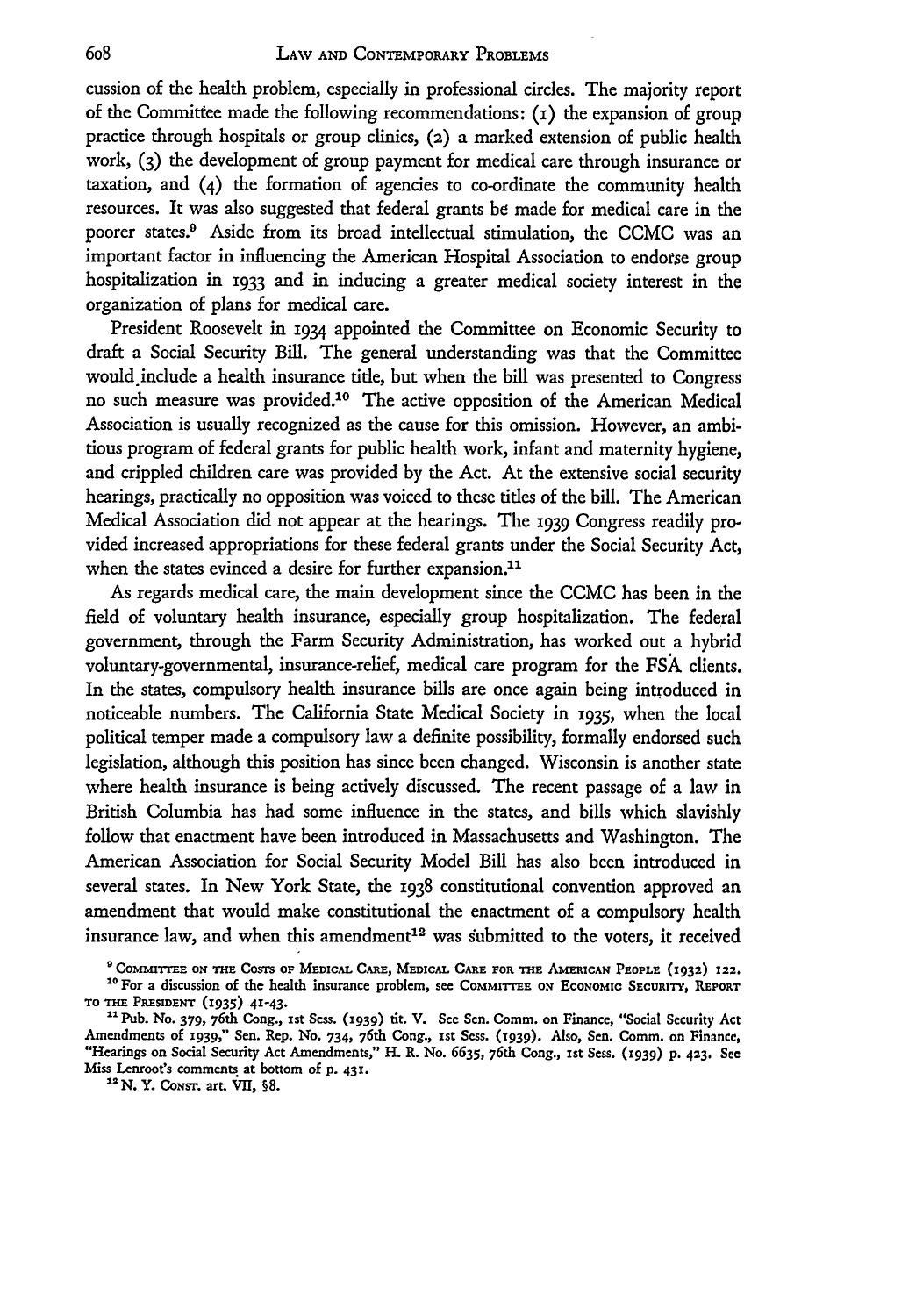the largest vote of any of the proposed amendments. This state has a legislative commission now studying health insurance.

In **1936** the American Foundation conducted a survey of opinion amongst a cross-section of the medical profession, and much interest has been shown in the resulting two volumes published by the Foundation.<sup>13</sup> They reveal an amount of individual professional approval for the various forms of socialized medicine which. is surprising in view of the opposition by the most important organization of doctors, the American Medical Association. As a direct outcome of this study, the important Committee of Physicians for the Improvement of Medical Care was formed, composed of a small group of prominent physicians, whose purpose seems to be to influence the **AMA** away from its conservatism. This Committee appeared at the hearings on the Wagner National Health Bill in favor of the measure.<sup>14</sup>

Immediately after the passage of the Social Security Act, the President appointed an Interdepartmental Committee to Co-ordinate Health and Welfare Activities. This Interdepartmental Committee, under the chairmanship of Miss Josephine Roche, then Assistant Secretary of the Treasury, duly appointed a subcommittee, the Technical Committee on Medical Care, to continue the studies in medical care of the 1934 Committee on Economic Security. The Technical Committee, in February 1938, submitted two reports, "The Need for a National Health Program," and "A National Health Program," $15$  in which it sketched a picture of lag in bringing to the people the many new developments in the medical sciences and proposed a ten-year plan for a progressively increasing program of federal grants to encourage health work in the states. The President suggested that the National Health Program be placed before a public conference and, accordingly, in the hot summer of **1938,** about **200** leaders in American life representing the professions, labor, farmers, and various civic organizations, came to the memorable National Health Conference. It is generally agreed that the dominant note was a definite approval of the National Health Program, although the American Medical Association disapproved the plan.16 Probably the main significance of the National Health Conference lies in the fact that it actively brought into the discussion of health reforms, thus far largely monopolized **by** the professional groups, such lay organizations as the American Federation of Labor and the American Farm Bureau Federation, which play a large role in the shaping of legislative policy. Since the National Health Conference, the tendency has been generally to accept the existence of unmet health needs and to focus public discussion upon the problem of selecting techniques for meeting these needs.

The President sent the reports of the Technical Committee to the 1939 Congress

<sup>13</sup> AMERICAN FOUNDATION, AMERICAN MEDICINE: EXPERT TESTIMONY OUT OF COURT (1937).

**<sup>&</sup>quot;' Hearings** before **a Subcommittee of the Senate Committee on Education and Labor on S. 162o, ("to Establish a National Health Program")** 76th Cong., **ist Sess. (1939).** (Hereinafter **cited as "Hearings on S. i62o.")**

<sup>&</sup>lt;sup>15</sup> The reports were transmitted with a message from the President of the United States to the Congress, January 23, 1939. H. R. Doc. No. 120, 76th Cong., 1st Sess., reprinted in Hearings on S. 1620, at 17.<br><sup>16</sup> INTERDEPARTMENTAL COMMITTEE TO CO-ORDINATE HEALTH AND WELFARE ACTIVITIES, PROCEEDINGS,

NATIONAL **HEALTH CONFsRENCE, July** 18, **19, 20, 1938.**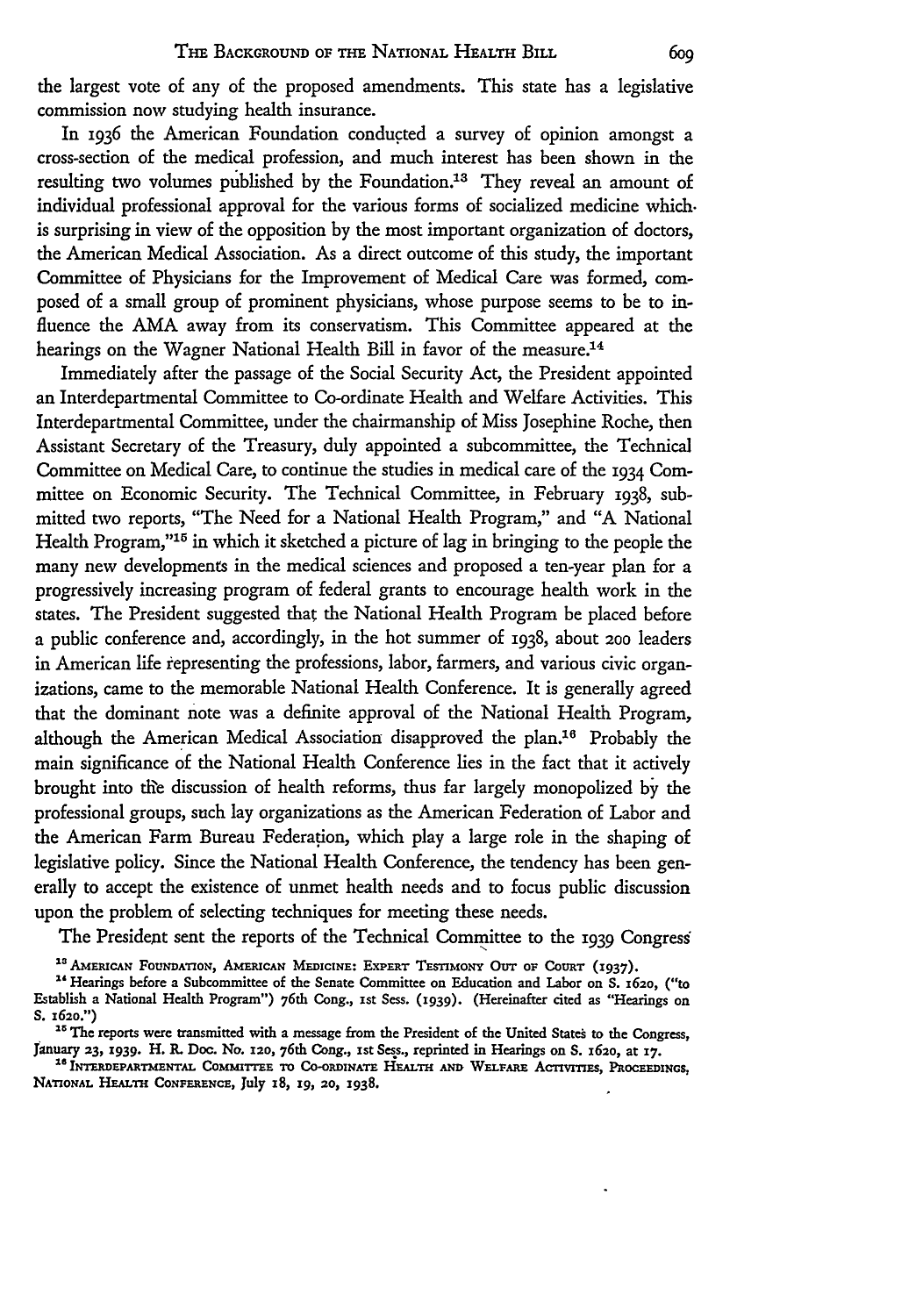with a message recommending their "careful study," and, subsequently, Senator Wagner introduced S. i62o which substantially incorporated the National Health Program. **A** subcommittee of the Senate Committee on Education and Labor conducted unusually extensive hearings<sup>17</sup> on the bill at which various labor and farmer groups appeared in favor of the measure, while the American Medical Association appeared in opposition. In August 1939, Senator Murray of Montana submitted a preliminary report for the subcommittee which stated that the subcommittee "is in agreement with the general purposes and objectives of this bill," but that "additional study" is desirable, and that "the subcommittee intends to report out an amended bill at the next session of Congress."18

# THE SPECIAL EXPERIENCE IN THE BACKGROUND

Significantly, the Wagner Bill takes the form of amendments to the Social Security Act, and a good deal of the bill provides for merely an expansion of the existing health titles of the Act.19 In the fields untouched by the Act, but covered by the bill, there is also a substantial body of precedent. This background of experience will be examined in connection with each type of aid proposed by the bill.

*Grants for Matertal and Child Welfare.* The federal government passed in **x921** the Sheppard-Towner Act<sup>20</sup> which provided grants to the states for maternal and child health, a system that was continued until 1929. At the 1921 hearings<sup>21</sup> on that bill, the proponents pointed to a high infant and maternal death rate, especially in rural areas, as compared with other countries. Various demonstrations had shown that the death rates could be reduced, but the necessary techniques were not being extensively applied. It was urged that federal grants would greatly encourage their adoption in the states. The Catholic Social Welfare Council, the **AFL,** the National Consumers' League, and other organizations appeared in favor of the bill. President Harding recommended its passage in his message to Congress. The opposition to the measure came from several state medical societies and anti-women's suffrage clubs. The opponents argued the need for tax economy, the inadvisability of federal control of local health work, and the possibility of lay control. Some friends of the bill opposed its administration by the Children's Bureau of the Labor Department instead of by the Public Health Service, and, accordingly, the Act, as passed, provided for a Federal Board of Maternity and Infant Hygiene, composed of the Surgeon General of the Public Health Service, the Federal Commissioner of Education, and the Chief of the Children's Bureau, that was to lay down the regulations by which the Children's Bureau dispensed the grants. The Act gave an annual appropriation to the Children's Bureau of \$1,240,000 for this work.

<sup>17</sup> See note 14, *supra*.<br><sup>18</sup> See Hearings on S. 1620; Senate Committee on Education and Labor, "Establishing a National Health Program," **SEN. REP.** No. **1139,** 76th Cong., Ist Sess. **(x939) x.** *"* **See** note *x,* supra. **"** Supra note **7.**

<sup>21</sup> Hearings before House Committee on Interstate and Foreign Commerce on H. R. 2366, 67th Cong., ist **Ses. (1921);** Hearings before Senate Committee on Education and Labor on **S. 2o39,** 67th Cong., ist Sess. **(1921).**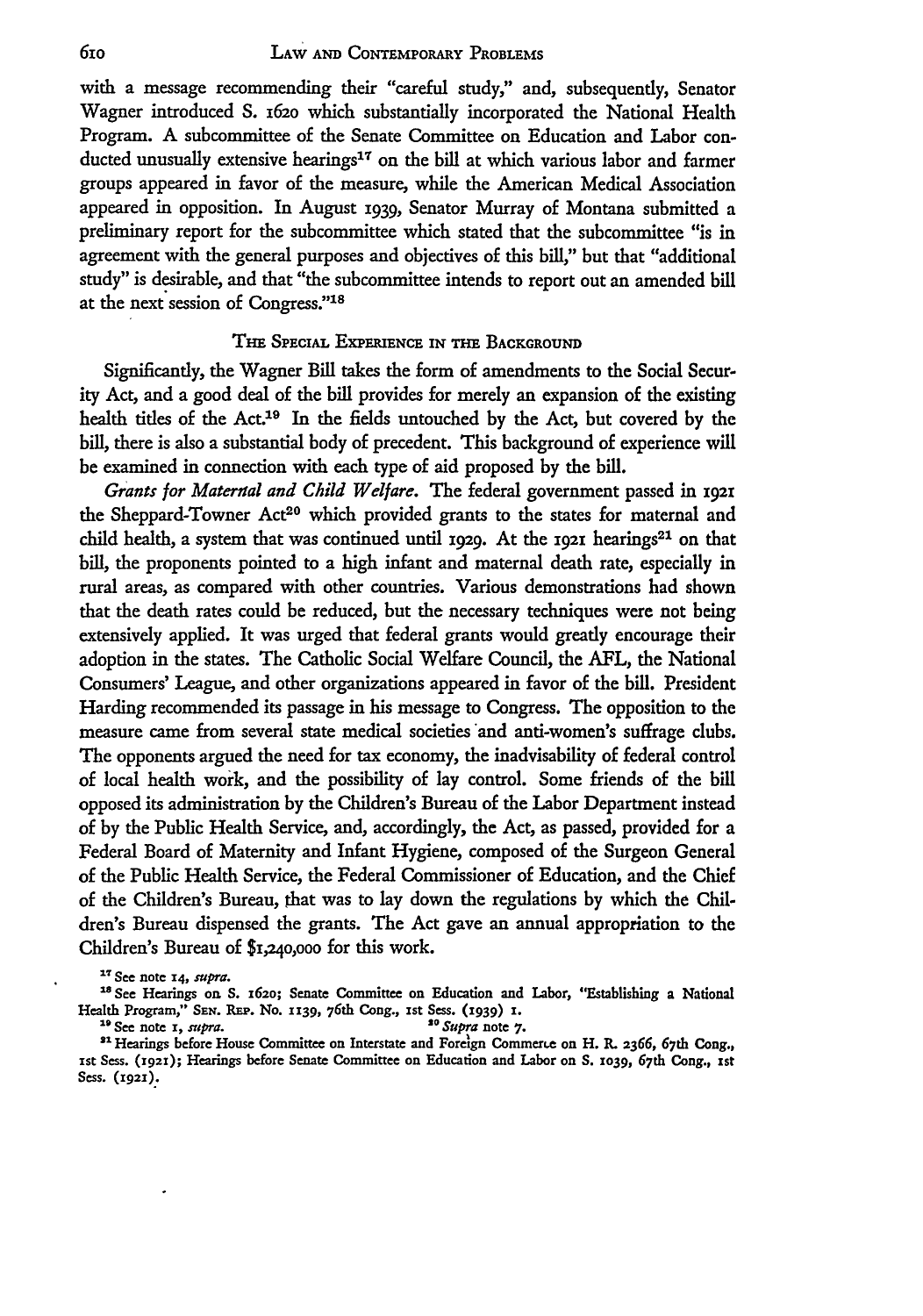During the Sheppard-Towner period, almost 3,000 new permanent centers for child health or maternity hygiene, or both, were established. This represented a great development of the child health center idea, which has been traced back to the Strauss Infant Milk Stations, first organized in New York City in 1893. In 1910, only **42** organizations located in thirty cities were maintaining baby health stations. The Act appears to have definitely stimulated maternal and infant work,. which, however, abated somewhat after the federal grants ceased. In 1928, \$2,158,000 was spent for these activities of which the states supplied about  $55\%$ , while in 1934 the states were spending only a million dollars in this field.

Strong efforts were made to renew the legislation after Congress allowed it to lapse in 1929, but they were not successful in the face of the reigning political conservatism. The American Medical Association opposed continuation of the system in the sweeping terms of a resolution of its House of Delegates: "Resolved that the House of Delegates condemns as unsound in policy, wasteful and extravagant, unproductive of results and tending to promote communism, the federal subsidy system established by the Sheppard-Towner Maternity and Infancy Act and protests against a renewal of that system in any form."22 Appearing against the bill at the hearings in the 71st Congress, were the Sentinels of the Republic, the Woman Patriots of Massachusetts, and the AMA.

Title V of the 1935 Social Security Act revived the Sheppard-Towner system but on a much greater scale, providing \$3,800,000 for the work. In its administration, the Children's Bureau has been emphasizing the basic machinery for state programs, such as the establishment of a maternal and child health division in each state health department, extension of public health nursing, and the development of training courses for doctors and nurses. According to Miss Katherine Lenroot of the Children's Bureau: "As developed up to the present time with the limited financial resources available, the program is chiefly one of health education and health supervision."<sup>23</sup> Relatively little has been done in regard to medical care at childbirth, nutrition work and social work. The states submitted plans for 1939, approved by the Children's Bureau, totalling \$4,229,ooo, well in excess of the federal-appropriation.

Congress in 1939 increased the appropriation for this work to  $$5,820,000.<sup>24</sup>$  The Wagner Bill would provide the sum of \$8,000,000 for the first year after its enactment,  $$20,000,000$  for the second year, and  $$35,000,000$  for the third year.<sup>25</sup>

*Federal Grants for Crippled Children Programs.* Immediately preceding the passage of the Social Security Act, 35 states were spending about five and a half million dollars per year for locating, diagnosing, and treating crippled children, most of whom were paralytics. No federal aid had ever been given for this work until the Social Security Act appropriated \$2,850,000 for federal grants-in-aid.<sup>26</sup> Today all the

<sup>&</sup>lt;sup>23</sup> Hearings before the House Committee on Interstate and Foreign Commerce on S. 255 and H. R. **12955, 71st** Cong., **<sup>3</sup> d** Sess. **(1929) 173.**

*<sup>&</sup>quot; Health Security for Mothers and Children* (March, **1939) 2o2 ANNAI.s 107.**

<sup>&</sup>lt;sup>24</sup> Pub. No. 379, 76th Cong., 1st Sess. (1939) §501.<br><sup>25</sup> Nat. Health Bill, tit. V, pt. 1, §501. (Appropriations are merely authorized by the Bill.)

<sup>&</sup>quot;Although Senator Copeland introduced in *193o* two bills concerning federal grants to state crippled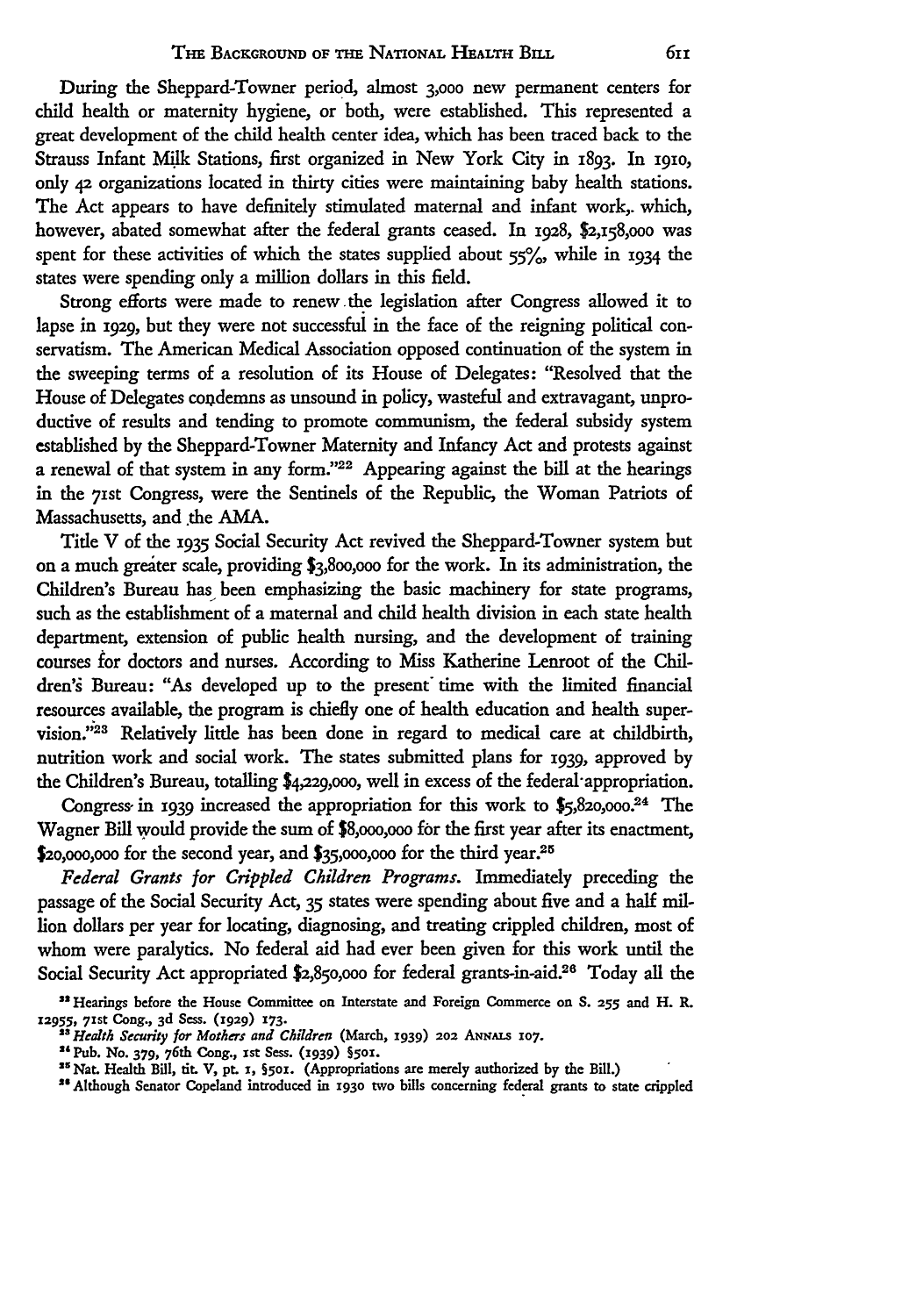states have crippled children programs, and they are more liberal than formerly in regard to age and income eligibility requirements. In the first years of this federal program, the full annual appropriation was not used up, but the budget requests from the states for 1939 exceeded it. The 1939 Congress increased the appropriation to **\$3,870,000.27** The Wagner Bill would provide the sum of four million dollars for the first year, and five million dollars for the second **year.28** The Wagner Bill would provide a still larger sum for "medical care of children,"<sup>29</sup> in addition to the crippled children work.

*Federal Grants for Public Health.* The federal government, through the United States Public Health Service, has for many years stimulated state and local public health work, and national leadership is today generally expected from the Service. Its leadership has been exerted through the annual Conference of State and Territorial Health Officers since **1902,** the publication of bulletins and reports, the creation of standards for public health work, special field surveys, demonstration projects, and finally grants-in-aid.

The Public Health Service conducted a program of demonstration projects in the states after **1917** for which Congress appropriated about **\$300,000** in its later years. Where a state or locality agreed to share the costs of a demonstration, the Public Health Service would set up a project in the hope that the locality would take over the whole expense at the end of the demonstration period. It is an easy transition from such a program to regular, continuous grants-in-aid.

The Public Health Service conducted a federal grants-in-aid program for state venereal disease work under the Chamberlain-Kahn Act of **1918.80** This law marks the first application of the grants-in-aid device to the field of health. Congress appropriated \$1,000,000 a year for grants to the states, but steadily reduced this sum after **1920.** By **1925,** no appropriation at all was being made to continue the program, although practically no opposition had been voiced against the passage of this law, and no friction had developed between the state and federal health authorities in its administration.<sup>31</sup> The conservative political temper and the puritanical social attitudes still prevailing in the twenties appear to have led to the cessation of the system. In 1938, after an intensive syphilis education movement with which the Surgeon General, Dr. Thomas Parran, was closely associated, Congress again set up the system, 32 but on a broader scale, providing **\$3,000,000** a year for the work. At the hearings on the bill, nobody appeared in opposition, while several doctors and a state medical society appeared in favor of it.

children programs, **one of** which provided three million, and the other **six** million dollars. **S. 3336 and S. 3639,** 71st **Cong., 2nd Sess. (1930).**

*<sup>27</sup> Supra* note 24, **§504. 28** Nat. Health Bill, **tit. V, pt. 2, §552.**

*<sup>&</sup>quot;9Ibid.* **\$g,ooo,ooo** is authorized **for** the first year, **\$xi,ooo,ooo for** the **year following. For** subsequent years a total appropriation **of \$35,000,000** is authorized, **to be** divided between **the** two purposes **in** such proportions as the Children's Bureau deems necessary. <sup>50</sup> Supra note 4.<br><sup>31</sup> LEIGH. FEDERAL HEALTH ADMINISTRATION (1927) 405-412. <sup>32</sup> 52 STAT. 439 (1938).

<sup>&</sup>lt;sup>31</sup> LEIGH, FEDERAL HEALTH ADMINISTRATION (1927) 405-412.

<sup>&</sup>lt;sup>33</sup> Hearings before the Senate Committee on Interstate Commerce on S. 3920, 75th Cong., 3d Sess. **(1938).**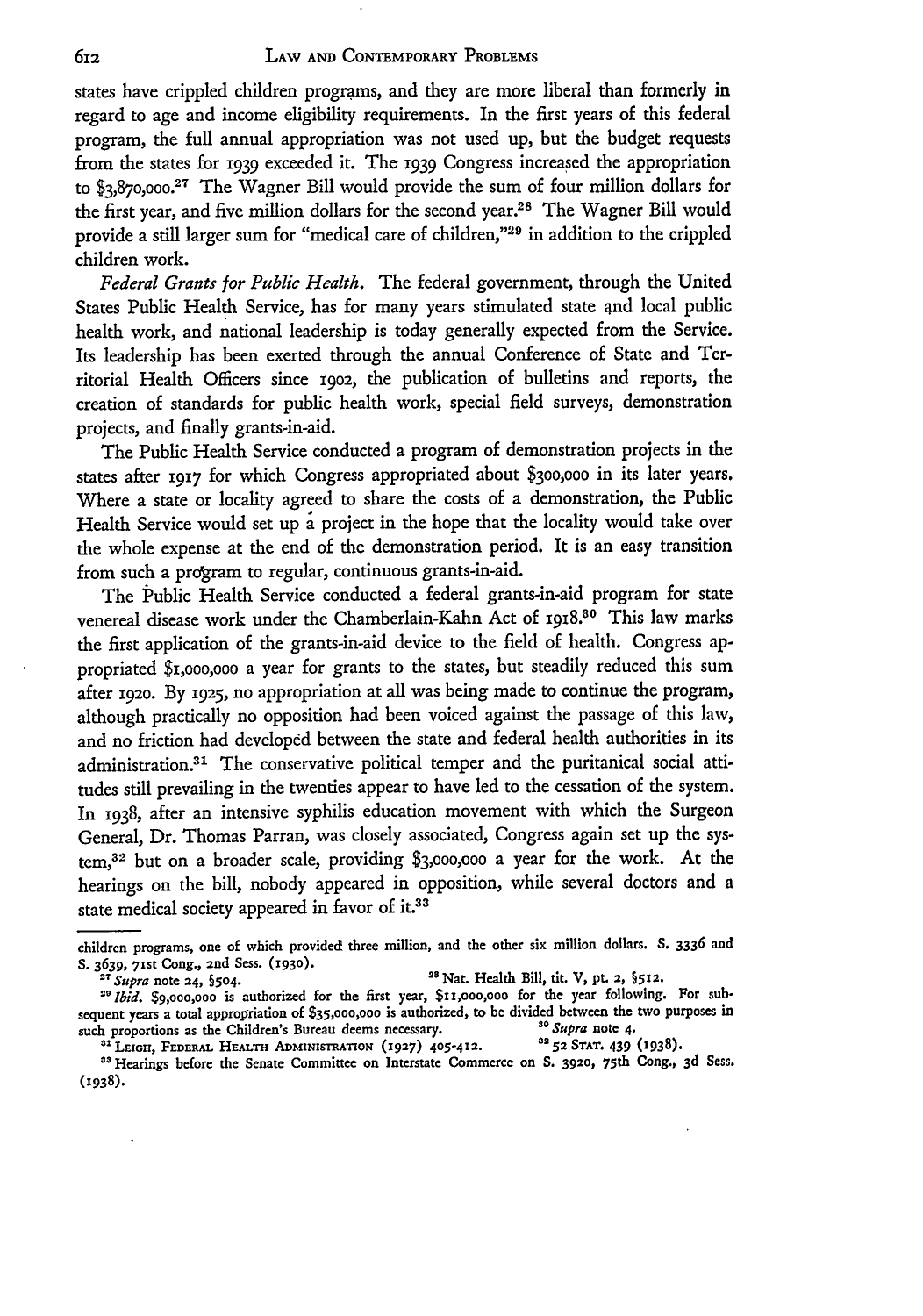The 1935 Congress which enacted the Social Security Act was presented with some evidence of a breakdown in public health work in the states due to the depression. The Federal Emergency Relief Administration took the unusual step of giving \$1,000,000 to the Public Health Service for aids to rural public health work.<sup>34</sup> Title VI of the Social Security Act-provided \$8,oooooo a year in grants to the states for public health work, and much progress has followed these grants. On January i, 1935, *594* out of our **3000** counties'were being served by a full-time health officer, while at the close of 1938 this useful index of public health work had jumped by more than ioo% to **1371** counties. This federal money has gone mainly towards the erection of the basic state and local health department machinery; little has been done in the way of developing such special services as industrial hygiene. Ample testimony was given at the hearings on the Wagner Bill that this co-operative program is being conducted with no friction between the states and the Public Health Service.<sup>35</sup>

The 1939 Social Security Act amendments included an increase of the federal appropriation for general public health grants to \$11,000,000.<sup>36</sup> The Wagner Bill would provide amounts for public health grants which are several times larger than this appropriation.<sup>37</sup>

*Grants for Hospital and Health Center Construction.* The modern hospital has become essential to a high quality of medical care in a community. The hospital of today is a workshop for the doctor, a medical research center, a post-graduate school for the practitioner, a training place for young internes and nurses, and sometimes a center for public health work. The rural health center may be considered as a substitute hospital, not having all the facilities of the latter, but suitable for sparsely settled areas which cannot afford a hospital.

State and local governments have, for many years, assumed the burden of hospitalizing the sick poor, especially for the expensive chronic ailments. It is widely recognized that they have lagged lamentably in the proper provisions for the tuberculous and the mentally ill. Churches, fraternal orders and community associations have built many general hospitals operated on a non-profit basis, which specialize in caring for those able to pay although they have a long tradition of also caring-for charity cases. Since about **70%** of the funds of the voluntary hospitals comes from patients' fees, these institutions are hard hit by a depression. The widespread practice of giving tax funds to voluntary hospitals for the indigent cases, may eventually be developed as an important depression bulwark for this group of hospitals, and in this connection, the provision of the Wagner Bill concerning federal grants for medical care<sup>88</sup> has definite potentialities.

The federal government, through the Public Works Administration and the

<sup>34</sup> SURGEON GENERAL OF THE PUBLIC HEALTH SERVICE, ANN. REP. 1935, p. 67.

<sup>&#</sup>x27;5 See, **e.g.,** the testimony of **Abel** Wolman and Dr. Felix Underwood, Hearings **on S. x620, pp. 130- 139, 540-542. 88** *Supra* note **24, §509. 88** 

**<sup>&</sup>quot;** Nat. Health Bill, tit. **VI,** pt. **r,** §6ox. **The** amount authorized for **the** first year is \$15,ooo,ooo; for the second year, **\$25,000,000,** for the third year, S6o,ooo,ooo. **08 Nat.** Health Bill, tit. **XIII.**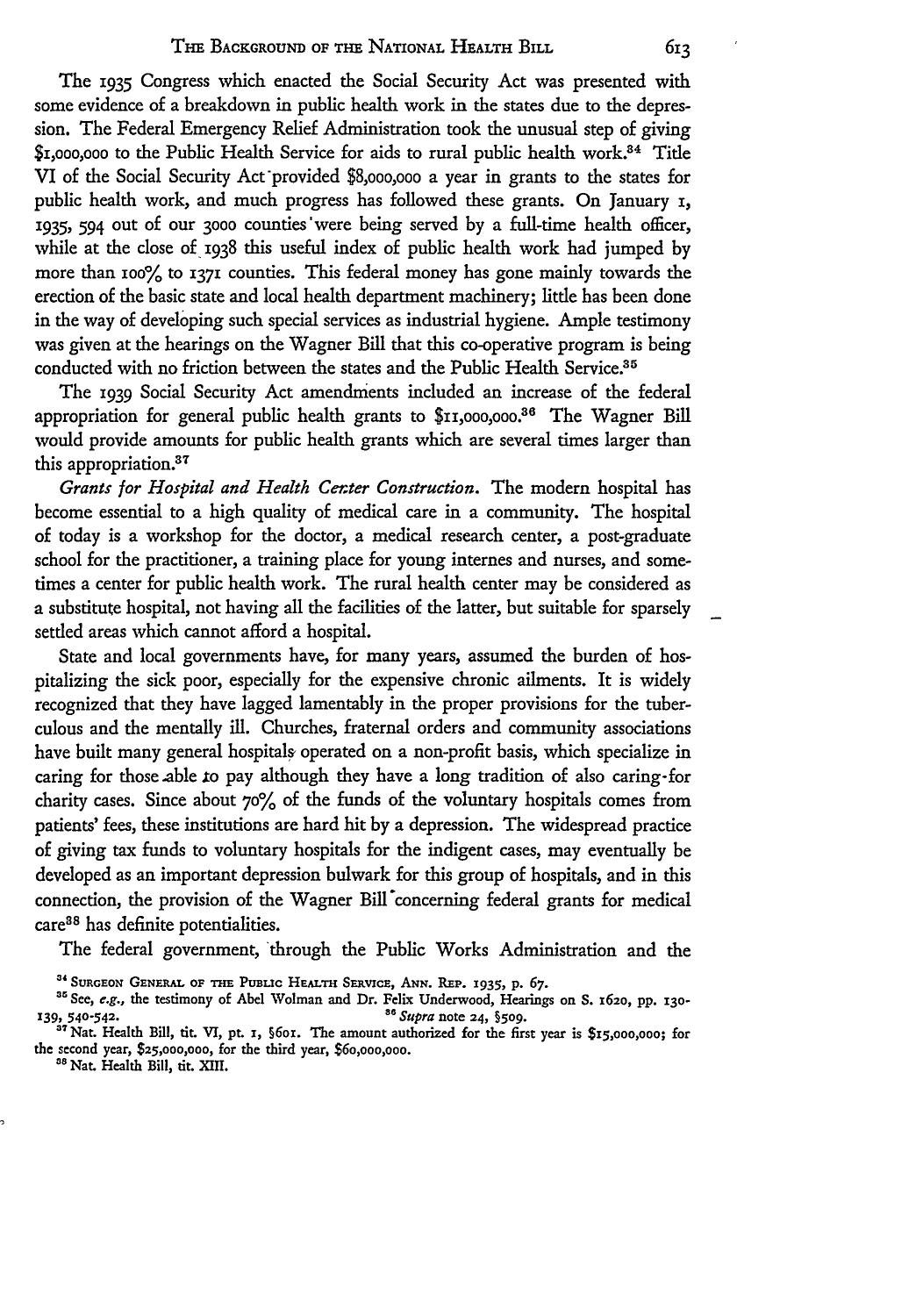Works Progress Administration, entered the field of hospital construction as a part of its broad re-employment program. Since 1933, PWA has helped construct new hospitals, extend old ones, and install modern equipment in inadequate institutions. These projects have provided 51,ooo additional hospital beds, an appreciable dent in the problem caused by the falling off of hospital construction in the depression. PWA makes grants and also lends money to governmental bodies for construction purposes. From 1933 to 1936, PWA allotted **\$75,000,000** for hospital construction, about two thirds of which was in the form of grants, and the other third in loans. $39$ 

WPA has also done some work in the hospital field, mostly the repair and renovation of existing institutions. From 1935 to 1938, WPA constructed **oi** new hospitals, built additions to 38, and improved 1,422.<sup>40</sup> WPA provides the labor, while the sponsoring governmental body supplies the materials and the land. WPA has also had some health center projects, notably those in New York City. The need for a hospital project is taken for granted by WPA, for it is assumed that the substantial local contribution required will assure only worthy projects. It is important to note that both WPA and PWA are not federal construction programs, for all projects, aside from the necessity for the sponsor's contribution, are initially requested by a local or state government body.

The Wagner Bill provides federal grants for general hospital construction totaling over **\$150,000,000** for the first three years, 41 or about twice as much as PWA allotted for all hospital work in a comparable period. In addition, a "sufficient" amount is to be appropriated for the building of more mental and tuberculosis hospitals. The Wagner Bill specifically authorizes the Public Health Service to utilize the experienced Federal Emergency Administration of Public Works in developing this program. 42

Grants to States for Medical Care. This title of the Wagner Bill<sup>43</sup> would provide federal grants to state health insurance systems in the ordinary meaning of the term, to state systems of public medical care for the whole population, or to state plans for medical care of the needy, according to the wishes of the individual state.

Public medical care has been provided by the state or local governments to indigent persons since colonial days. Non-governmental agencies, especially the medical profession, have also dispensed free care to the needy, but the treatment of the indigent has become more and more a governmental function. Over the years, the state and local units of government have developed varying patterns of administration of public medical care, with a wide range in standards. In the bottom of the depression, these programs were threatened with disaster because of the great increase in the relief population and the corresponding fall in tax receipts. Accordingly, in **1933** the federal government for the first time, entered the picture of medical care

*"Id.* **§1203(c). 4" Nat. Health Bill, tit. XIII.**

ċ.

**<sup>:9</sup> Fed. Emergency Adm'n of Public Works,** *PWA Provides Modern Hospitals* **(937). 0 Works Progress Administration, Release No. 14329,** *Physical Accomplishments on WPA Projects through June 30,* **1938.**

**<sup>4&</sup>quot;Nat. Health Bill, tit. XII, §x2o. Part of the sum authorized is to be used to "assist the states for a period of three years in defraying the operating costs of added facilities."**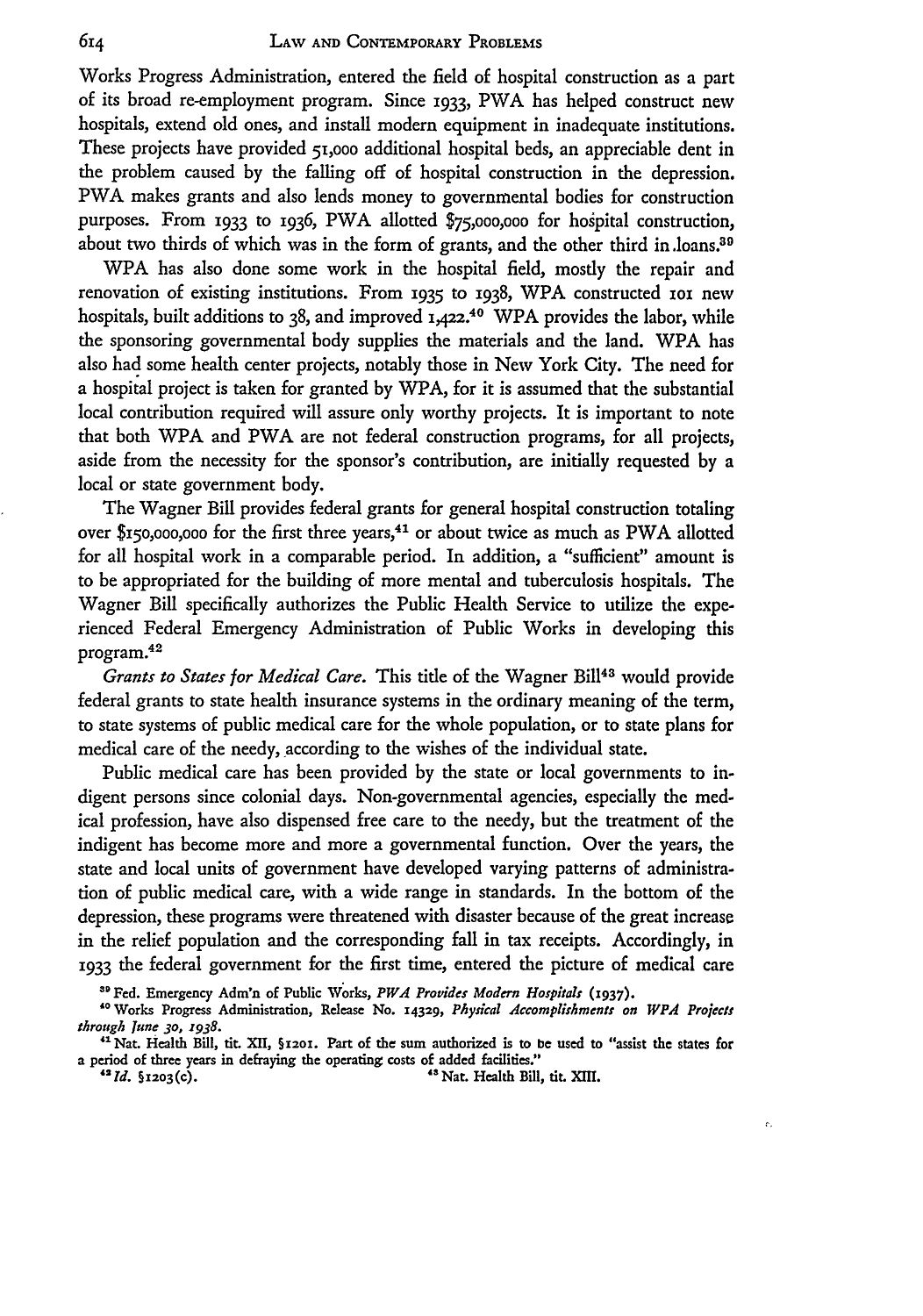for the needy through the famous Regulation **No.** 7 **of** the Federal Emergency Relief Administration. This administrative regulation stated that sickness care was a legitimate form of relief and that the regular federal program of grants-in-aid to the states for relief would also cover state programs for medical care in the home. The federal grants were to be confined to the severe emergency sicknesses, and were not to be used for hospitalization. **By** September, **1934,** twenty states had programs in accordance with Regulation No. **7,** thirteen states had partial programs, eight had none, and eight had continued their former systems.<sup>44</sup> When the federal government in 1935 assumed the care of the able-bodied unemployed through **WPA,** and left the remainder of the unemployed for the states and localities, this federal program for indigent medical care ceased. General relief standards have fallen since **1935,** and it is to be expected that the medical care programs have especially suffered, since the hard-pressed relief authorities consider medical care as secondary to food and shelter in the relief budget.

Social need has caused the development of a trend towards broadening the coverage of public medical service beyond the totally indigent to the medically indigent, the group of self-supporting families who cannot afford to pay for a large sickness bill.<sup>45</sup> Thus, the American Medical Association now defines two groups as eligible for public medical care: the relief population who would need complete service, and the families earning up to \$3,ooo who would need varying degrees of public sickness aid. 46 The full significance of such a trend may be gleaned from the findings **by** the National Resources Committee that fully 92% of all the families earn less than \$3,ooo. Parallel to this extension in medical relief, has been the realization that insurance facilities would permit most families of modest income to avoid public care. We may expect an increasing awareness **by** interest groups that health insurance will ease the present pressure on the property tax which now largely finances medical relief.

The wide development of voluntary health insurance, described elsewhere in this symposium, has tended to make of compulsory health insurance a concept which the public no longer regards as merely a foreign importation. The state workmen's compensation laws, with their increasing emphasis upon medical care, have also been considered a precedent for compulsory health insurance, especially **by** organized labor. President William Green of the American Federation of Labor has even suggested that health insurance be brought about **by** simply widening the scope of the present state workmen's compensation systems. On the whole, compulsory health insurance is much less radical an innovation than its opponents portray it to be.

Grants For Temporary Disability Compensation. This title<sup>47</sup> provides for federal grants to state disability compensation systems. Almost all the states have had some years of experience at administering a limited type of disability compensation, namely,

**<sup>&</sup>quot;AMA BUREAU oF MED. EcoN., CARE oF THE INDIGENT SICK** (936).

**<sup>&</sup>quot;DAVIS, PUBLIC MEDICAL SERVICES (1937) 13.**

**<sup>&</sup>quot;AMA BUREAU OF MED. EcoN., FACrUAL DATA ON MEDICAL ECONOMICS (1939)** *66.*

<sup>47</sup> Nat. Health Bill, **tit. XIV.**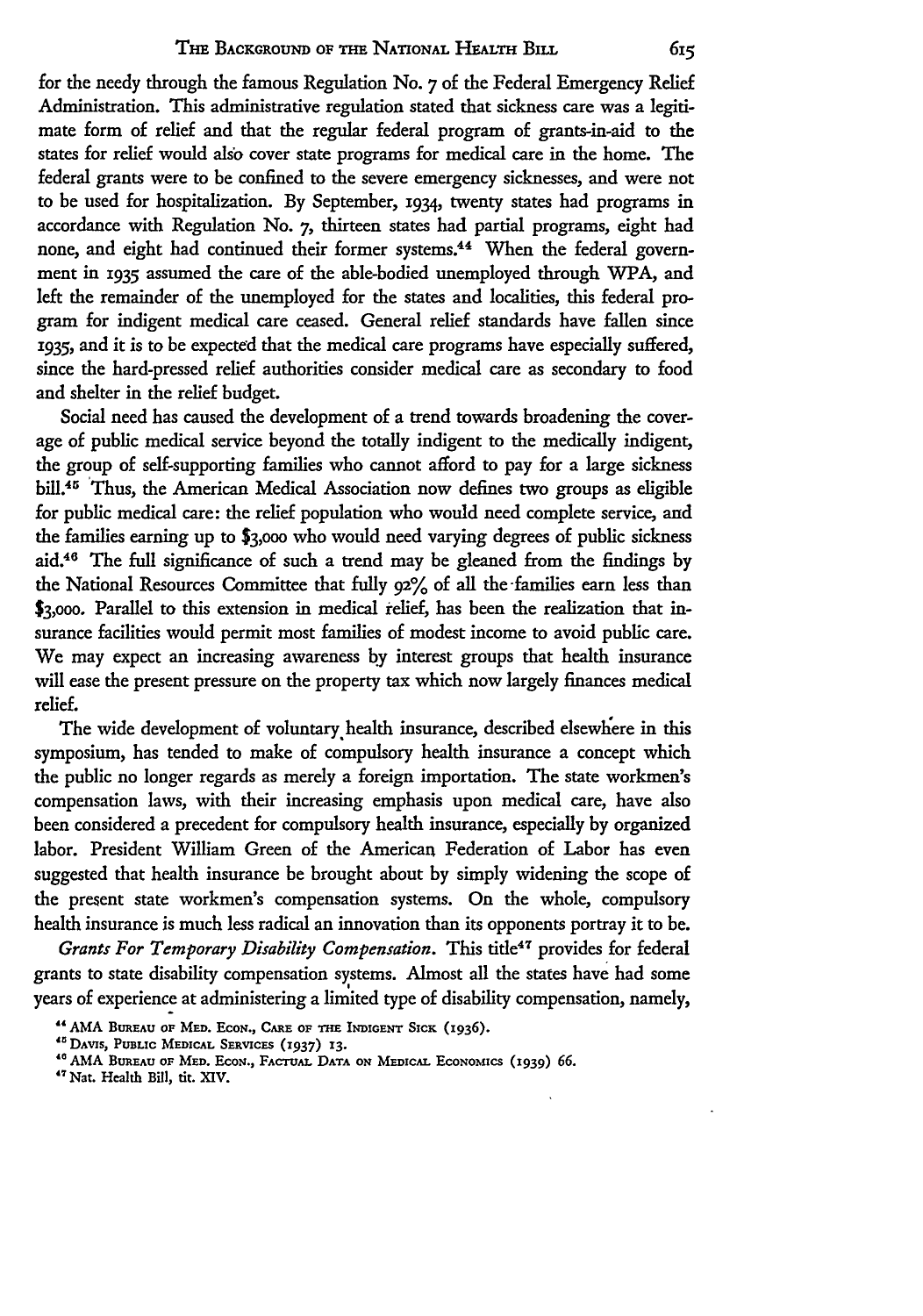#### LAW **AND** CONTEMPORARY PROBLEMS

disability from work accidents or occupational diseases, under the workmen's compensation laws. Since the commencement of unemployment insurance payments, a demand has arisen for disability compensation on the part of the workers, for they see no common sense in the distinction between economic unemployment and sickness unemployment. The American theorists also attach importance to the present federal-state unemployment insurance program in so far as a disability law is concerned. The majority of our students hold that disability compensation should be administered by the unemployment insurance systems, so as to extricate the doctors from their difficult position, betwixt the patient urging liberal certification and the administration pressing for strict certification, commonly found abroad where disability payments have developed as an integral part of the health insurance laws. In that sense, the present federal-state unemployment compensation system may be considered a direct forerunner of the disability title in the Wagner Bill.

### **THE SOCIETAL** FoRcEs **IN THE BACKGROUND**

Behind the events and the legislative history sketched above lies a group of broad societal forces which have created the problem calling forth these laws and proposals, and which have also affected the suggested techniques for solution. The main factor in this causal complex is, undoubtedly, the cultural lag in our health practice which the Technical Committee on Medical Care has conveniently measured in terms of unnecessary deaths and preventable disease. Cultural lag is the maladjustment caused by the universal tendency for scientific discoveries to proceed at a faster pace than the necessary changes in our political and social institutions. These maladjustments may be described as follows:

a. The scientific advances in medicine have increased the cost of health care beyond the personal means of many families, and the community means of many local governments.

b. The new emphasis on prevention and early treatment of disease has been hampered by the traditional<sup>48</sup> fee-for-service system which discourages the consumer from such early care.

c. The progressively increasing accumulation of medical knowledge has made it difficult for the practitioner to keep up with these advances.

d. The modern requirements for expensive capital equipment, such as x-rays, has made the old private practice inadequate, creating a need for the medical workshops-hospitals, rural health centers, and group clinics.

e. The use of the division of labor principle in the health field (differentiating dentistry, public health work, surgery, etc.) necessitated by the vastness of medical knowledge, has created problems of co-ordination and many jurisdictional disputes.49

<sup>48</sup> But SHAFER, THE AMERICAN MEDICAL PROFESSION, 1783 TO 1850 (1936), gives evidence of the early **existence of** "family contracts."

616

<sup>&</sup>quot;9 One important jurisdictional dispute may **be** described. In earlier days, public health work consisted of impersonal environmental measures, such as sewage disposal and water control, but modern public health practice has become personal (maternal and child hygiene) and even curatiye (syphilis control). Although the medical societies were the prime forces in the enactment of early public health legislation, the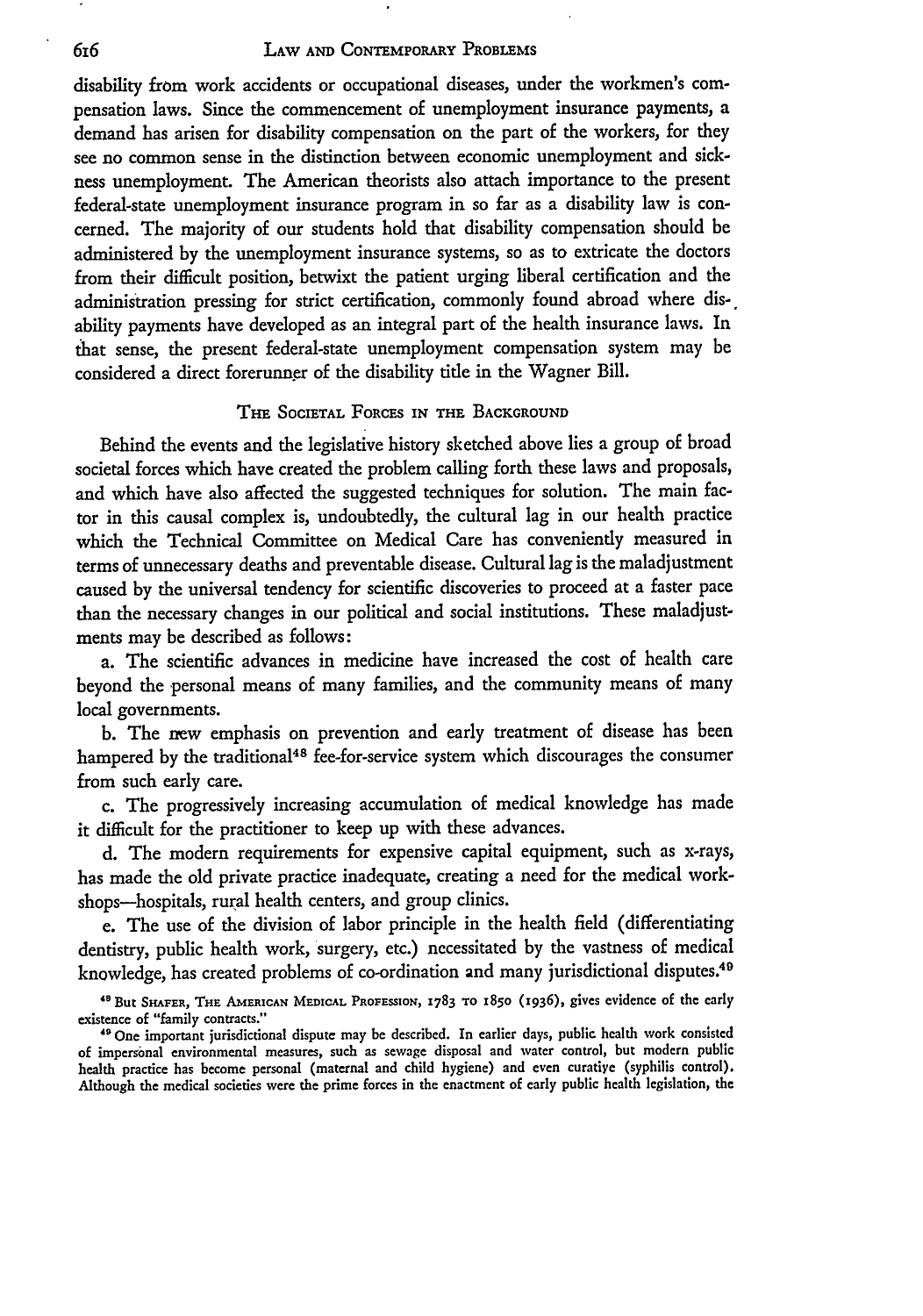In addition to causing this social lag, these technical advances, due to the new, profound, public respect for medicine's possibilities, have brought into the health picture an important social force for reform-a widespread public demand for health services. It is hard to realize that only a century ago, highly intelligent persons were of the opinion that doctors had nothing to offer to the sick. In the words of Shryock, the medical historian: "There was little concern in earlier periods (i.e., before i88o) as to whether or not all members of a community receive the attendance of a regular physician.... Few people complained in **1850** that they had no access to a hospital. They were only too happy to stay away from them."<sup>50</sup> This popular demand for modern medicine, plus the spectacle of only the richer families or the wealthier geographical areas being able to receive its benefits, plus our profoundly democratic tradition for equal opportunities to good living, obviously adds up to a powerful force for health reforms. Significant is the approach to the Wagner Bill by George St. J. Perrot, the secretary of the Interdepartmental Committee: "In essence the National Health Program aims to destroy the correlation between the receipt of health service and income."<sup>51</sup>

Another element, a political one, also has had an important bearing on the background of the Wagner Bill. This is the greater acceptance today of the governmental instrument as a means for social and economic reforms. The shock of the depression has jolted the traditional American *laissez-faire* philosophy, and now the average voter probably has much less objection to the further entrance of government into the health field. In this trend, the medical societies have not wholly participated for a host of reasons. The colorful language from a standard history of medicine may be quoted, for it differs only in degree of exuberance from sentiments commonly found in medical journals **:52**

"The objections of conservative practitioners to socialized or standardized medicine are that the people have already been cozened, stultified, nagged and enslaved by a complex network of superimposed laws and regulations, which are not true codified expressions of total public sentiment, but defeat their own object by encouraging evasion, chicanery, hypocrisy, vice, vulgarity, and corruption of the young; that to apply this principle to the practice of medicine is to degrade the physician to the level of a unionized vassal, destroy his individuality, encourage insolence of office and supercilious bureaucracy, with mere conventional handling or neglect of patients; in brief, to expose the science and art of medicine to the coxcombery of impertinent supervision by lay meddlers of Citizen Fixit type."

The federal government has come to play a principal role in these changing popular conceptions of the place of government. The dangers of overcentralization at Washington are real and have often been pointed out, but certain forces are operating to make at least federal financial grants necessary in many fields. The

new public health service has encroached on the practitioner's economic domain and has set up a definite and well-known tendency within the medical societies towards the restriction of public health activities.

**<sup>10</sup>SHRYOCK, DEVELOPMENT OF MODERN MEICINE** (936) *371.*

*Health as an Element in Social Security* (March, 1939) **202 ANNALS** 136.

<sup>&</sup>lt;sup>52</sup> GARRISON, HISTORY OF MEDICINE (4th ed., 1929) 797.